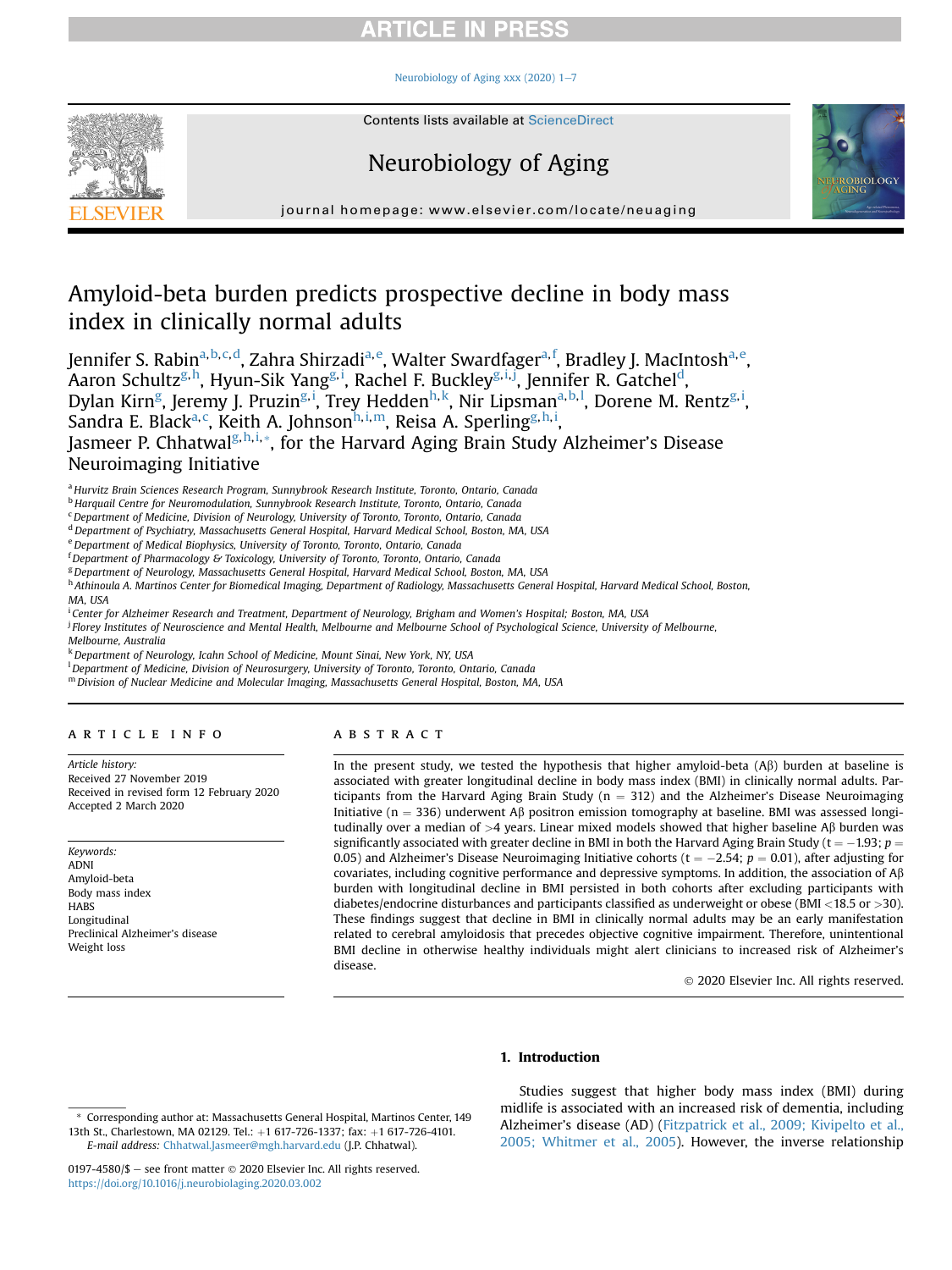has also been reported in late-life, whereby lower BMI at older ages is associated with an increased risk of cognitive decline ([Besser](#page-5-1) [et al., 2014; Corrada et al., 2006; Fitzpatrick et al., 2009; Hughes](#page-5-1) [et al., 2009; Johnson et al., 2006](#page-5-1)). Given that weight loss may cooccur with the development of AD pathology before the diagnosis of dementia, a low BMI in late-life may be a consequence of the disease ([Buchman et al., 2005; Johnson et al., 2006; Kivimaki et al.,](#page-5-2) [2018; Mathys et al., 2017](#page-5-2)).

AD has a long "preclinical" phase defined by elevated amyloidbeta  $(A\beta)$  in the absence of significant cognitive symptoms ([Jack](#page-5-3) [et al., 2018; Sperling et al., 2014, 2011\)](#page-5-3). Cross-sectional studies using positron emission tomography (PET) or cerebrospinal fluid have found associations between AD pathology ( $A\beta$  and/or tau) with lower BMI in clinically normal adults [\(Hsu et al., 2016; Thirunavu](#page-5-4) [et al., 2019; Vidoni et al., 2011\)](#page-5-4). However, longitudinal studies are needed to understand the temporal nature of the association, that is, whether decreases in BMI represent an early manifestation of AD pathology. To our knowledge, only one longitudinal study has examined this question in clinically normal adults and found no association between AD pathology and prospective BMI change, perhaps due to the modest sample size ( $n = 100$ ) and/or limited follow-up data (up to 2 years; [Vidoni et al., 2011\)](#page-6-0). Larger sample sizes and longer follow-up periods may be needed to detect associations in the preclinical phase of AD.

In the present study, we tested the hypothesis that higher  $A\beta$ burden at baseline would be associated with greater longitudinal decline in BMI in individuals who were clinically normal at baseline. To do so, we leveraged  $A\beta$ -PET and longitudinal BMI data  $(1–8$  years of longitudinal follow-up; median of more than 4 years) from 2 large cohorts of clinically normal individuals: the Harvard Aging Brain Study (HABS) and the Alzheimer's Disease Neuroimaging Initiative (ADNI).

#### 2. Materials and methods

#### 2.1. Participants

Data were obtained from 2 independent cohorts: HABS and ADNI. For HABS, study protocols were approved by the Partners HealthCare Institutional Review Board. All participants in HABS provided written informed consent before study procedures. For ADNI, the institutional review boards of all participating sites provided approval for the study. All participants in ADNI provided written informed consent.

Inclusion criteria for both studies have been published previously ([Aisen et al., 2010; Dagley et al., 2017](#page-5-5)). To be included in the present study, participants were required to be classified as clinically normal at the time of their first available  $\mathsf{A}\beta\text{-PET}$  scan, which was considered baseline in this study. Clinically normal was defined by a global Clinical Dementia Rating of 0 ([Morris, 1993\)](#page-6-1), Mini-Mental State Examination score 27 with educational adjustment [\(Folstein et al., 1975\)](#page-5-6), and performance within education-adjusted norms on Logical Memory Delayed Recall [\(Wechsler, 1987\)](#page-6-2). In the ADNI sample, the subjective memory complaint group was also considered clinically normal, given that they met the aforementioned requirements. We required that participants contribute at least 2 BMI data points to the analysis (baseline and at least one follow-up data point), given that the present study focused on change in BMI. We excluded BMI values that changed more than 5 standard deviations from baseline to avoid possible outlier effects or data recording errors. This value was chosen based on a visual inspection of the distributions of BMI change values; large gaps in the distribution were identified around 5 standard deviations above and below the mean in both HABS and ADNI. This resulted in

exclusion of <1% of the data points in each cohort (11 longitudinal data points in HABS and 4 longitudinal data points in ADNI).

#### 2.2. A $\beta$  positron emission tomography

Detailed Ab-PET protocols have been previously described for both HABS and ADNI [\(Johnson et al., 2016; Landau et al., 2012\)](#page-5-7). Different A $\beta$  tracers were used in each cohort. HABS used  $^{11}$ C-Pittsburgh Compound B (PiB), and ADNI used  $^{18}F$ -florbetapir. For consistency purposes, we used non-partial volume corrected  $\mathsf{AB}$  PET data for all analyses, given that partial volume corrected values were not publicly available in ADNI. Because analyses were carried out in each cohort independently, we used the cortical Ab-PET composite that has been routinely used in each cohort. In HABS, PiB-PET measurements were represented as a distribution volume ratio across a composite of frontal, lateral temporal and parietal, and medial parietal regions, with cerebellar gray matter serving as the reference region. In ADNI, florbetapir measurements were represented as a cortical summary standard uptake value ratio across a composite of lateral and medial frontal, anterior, and posterior cingulate, lateral parietal, and lateral temporal regions. The whole cerebellum served as the reference region in ADNI. The standard uptake value ratio values for ADNI were accessed and downloaded from the LONI website (<http://adni.loni.usc.edu/>) in March 2019.

#### 2.3. Clinical and cognitive assessments

In HABS, each participant had their height and weight measured annually. In ADNI, height and weight were measured at study entry and weight was measured at subsequent follow-up visits. These values were converted to metric units to calculate BMI (kilograms divided by meters squared).

Cognition was assessed longitudinally in both cohorts using the Preclinical Alzheimer Cognitive Composite-5 or PACC-5 [\(Donohue](#page-5-8) [et al., 2014; Papp et al., 2017](#page-5-8)). This composite was developed to be sensitive to early cognitive changes in AD [\(Donohue et al., 2014\)](#page-5-8). For HABS, the PACC-5 was calculated using the Mini-Mental State Examination, Logical Memory Delayed Recall, Digit Symbol Coding Test, Free and Cued Selective Reminding Test (Free plus Cued Recall), and Animal Fluency. For ADNI, the PACC-5 was calculated using the Mini-Mental State Examination, Logical Memory Delayed Recall, Trail-Making Test B, the Delayed Word Recall from the Alzheimer's Disease Assessment Scale-Cognitive Subscale, and Animal Fluency. To calculate the PACC-5 composite, z scores of the individual components were computed for each time point and then averaged together. This average was then standardized to the mean and standard deviation of the baseline sample within each cohort.

Depressive symptoms were measured at baseline and each follow-up visit in HABS and ADNI using the Geriatric Depression Scale (GDS). In HABS, depressive symptoms were measured with a full-length, 30-item questionnaire [\(Yesavage et al., 1982](#page-6-3)) and in ADNI they were measured with an abbreviated, 15-item questionnaire ([Sheikh and Yesavage, 1986](#page-6-4)). To harmonize across the 2 cohorts, we calculated a 15-item GDS score for HABS participants and used this score in all analyses.

Metabolic and endocrine conditions that could influence BMI were identified [\(Bays et al., 2007\)](#page-5-9). For HABS, we relied on selfreported diabetes or the use of diabetes medication. In ADNI, information on diabetes was not specifically collected, and therefore, we relied on self-reported endocrine dysfunction (yes or no), which was collected in the medical history questionnaire. In both cohorts, systolic blood pressure was measured in participants' dominant arm in a seated position.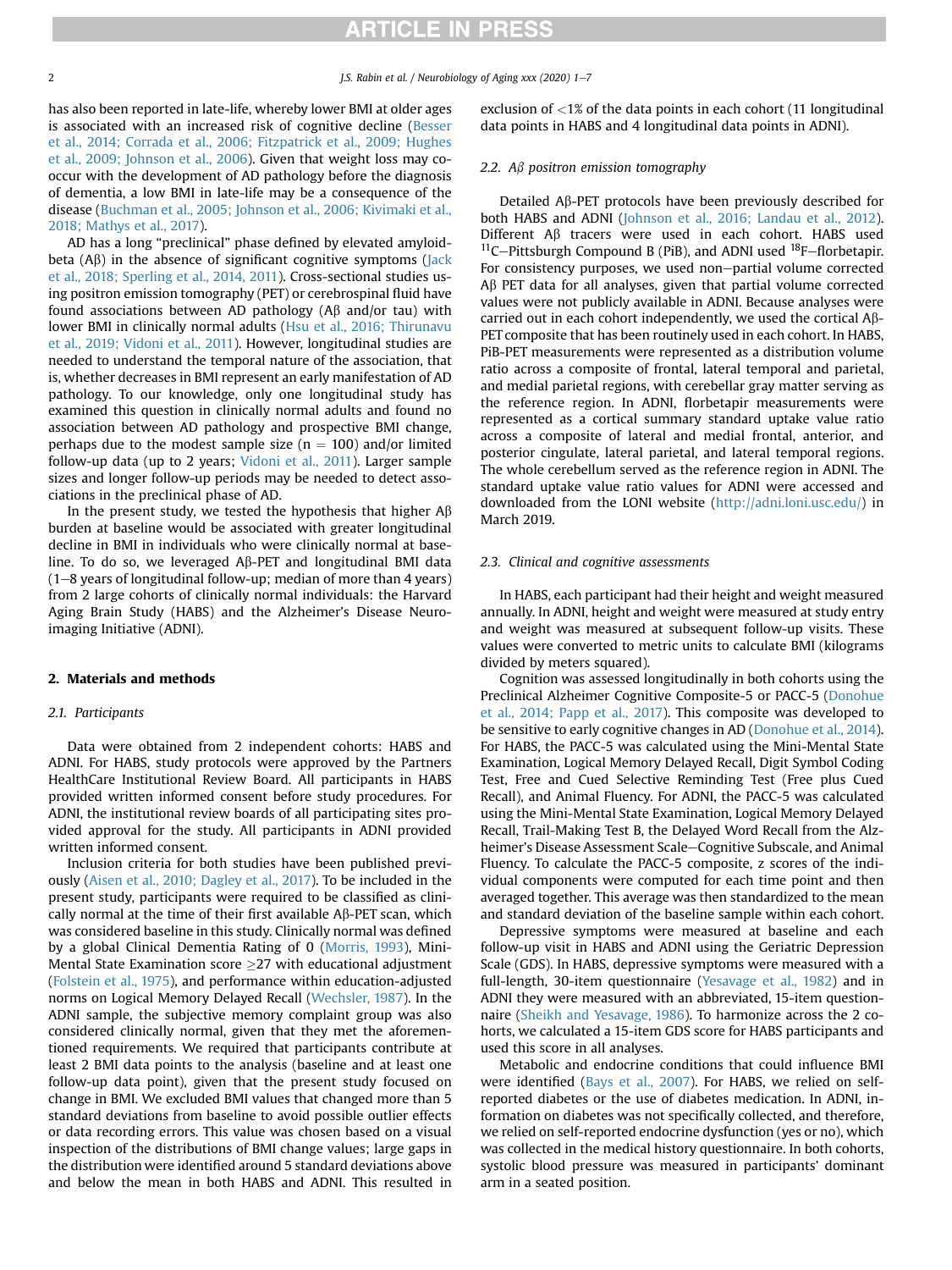#### 2.4. Apolipoprotein E genotyping

A blood sample was collected in each study for genotyping of apolipoprotein E (APOE). Heterozygotes and homozygotes for the  $\varepsilon$ 4 allele were collapsed into a single category. Data on APOE were available for 300/312 HABS participants and all 336 ADNI participants.

#### 2.5. Statistical analyses

Statistical analyses were performed using R, version 3.2.4. Ttests and  $\chi^2$  tests were used to determine differences in demographic and clinical variables between HABS and ADNI. We ran a series of linear mixed models to investigate the association of baseline  $\mathsf{A}\beta$  burden with BMI change over time. In all analyses, longitudinal BMI values served as the outcome variable and the interaction of baseline  $A\beta$  burden with time served as the independent variable of interest. A random intercept for BMI and rate of change over time (slope) were included as model parameters for each participant. Time was operationalized as years from baseline. Baseline age and sex, and their interactions with time, were included as covariates. Because poorer cognition and depressive symptoms might lead to reduced BMI in late life [\(McMinn et al.,](#page-5-10) [2011; Morley and Kraenzle, 1994](#page-5-10)), we further adjusted for cognitive performance and depressive symptoms at each visit. In addition, given known associations between blood pressure and BMI ([Domonkos Tarnoki et al., 2013\)](#page-5-11), we also adjusted for systolic blood pressure at each visit.

In post hoc analyses, we examined whether APOE  $\varepsilon$ 4 status moderated the association between  $\mathsf{AB}$  burden with BMI change because previous studies have suggested a stronger relationship in APOE ε4 carriers compared to noncarriers [\(Blautzik et al., 2018; Hsu](#page-5-12) [et al., 2016\)](#page-5-12). We also tested whether the association of A $\beta$  burden with BMI change was driven by metabolic or endocrine disturbances. To do so, we repeated the primary analysis after excluding participants with diabetes in HABS or endocrine dysfunction in ADNI as well as participants who were underweight (BMI <18.5) or obese (BMI >30). This allowed us to test whether the association of A<sub>B</sub> burden with BMI change persisted in a normal or close-tonormal BMI sample without diabetes or endocrine disturbances, after adjusting for the aforementioned covariates (i.e., age, sex, cognitive performance, depressive symptoms, and systolic blood pressure).

All tests were 2-tailed and performed separately in HABS and ADNI. A $\beta$  burden and BMI were considered as continuous variables in all analyses. Age was centered at the mean in each cohort; 72.2 years in HABS and 74.6 years in ADNI, and females were the reference group in both cohorts.

#### 3. Results

#### 3.1. Cohort differences in demographics

[Table 1](#page-2-0) summarizes the baseline characteristics of the participants included in the present study and highlights the demographic and clinical differences between HABS and ADNI. At baseline, relative to ADNI, HABS participants were significantly younger, had fewer years of education, had a higher proportion of females to males, had a lower proportion of Ab-positive individuals, and scored higher on the GDS short form (i.e., endorsed a greater number of depressive symptoms). On average, HABS participants were followed for approximately 6 months longer than ADNI participants (HABS: 5.0 years, ADNI: 4.3 years) and had one additional visit (HABS: 6 visits; ADNI: 5 visits). There were no significant cohort differences in baseline BMI or the proportion of APOE ε4 carriers.

#### 3.2. Higher  $A\beta$  burden is associated with faster BMI decline

Higher  $\mathsf{AB}$  burden at baseline was associated with greater decline in BMI over time in both cohorts [\(Table 2](#page-3-0) and [Fig. 1](#page-4-0);  $\beta = -0.20$  and  $-0.33$  for HABS and ADNI, respectively; these  $\beta$ values are not directly comparable because different Ab-PET tracers were used in each cohort). With respect to covariates, in HABS, older age at baseline was significantly associated with faster decline in BMI (baseline age-by-time interaction,  $p = 0.004$ ). In ADNI, there was an effect of older age with lower baseline BMI ( $p < 0.001$ ); however, a longitudinal association between older age and decreasing BMI was not observed (baseline age-by-time interaction,  $p = 0.41$ ). In HABS, cognitive performance was not associated with BMI ( $p = 0.85$ ), although a significant positive association was observed in ADNI ( $p = 0.05$ ). In HABS, there was a significant negative association between depressive symptoms and BMI ( $p =$ 0.002), whereas no significant association was observed in ADNI  $(p = 0.64)$ . In both cohorts, greater systolic blood pressure was associated with greater BMI ( $p < 0.01$ ).

#### 3.3. Post hoc analyses

When we examined the possible 3-way interaction effects of  $A\beta$ burden, APOE  $\varepsilon$ 4 status, and time on BMI change, this 3-way interaction was not significant in HABS ( $\beta$  = 0.04, standard error  $[SE] = 0.22$ ,  $t = 0.19$ ,  $p = 0.85$ ). This same interaction was at trend level in ADNI ( $\beta$ = 0.51, SE = 0.26, t = 1.92, p = 0.06), whereby A $\beta$ burden was more strongly associated with declining BMI in APOE  $\varepsilon$ 4 noncarriers compared to carriers. In post hoc analyses, we also tested whether the association of  $A\beta$  burden with BMI change could be attributed to metabolic or endocrine disturbances. After excluding participants with diabetes or endocrine dysfunction as well as underweight or obese participants, the association of higher

<span id="page-2-0"></span>Table 1

Baseline demographic and clinical characteristics by cohort

| Variables                                         | HABS<br>$(n = 312)$ | <b>ADNI</b><br>$(n = 336)$ | p value    |
|---------------------------------------------------|---------------------|----------------------------|------------|
| Age in years, mean (SD)                           | 72.23 (7.46)        | 74.62 (6.46)               | < 0.001    |
| Education in years, mean (SD)                     | 15.86 (2.96)        | 16.48 (2.60)               | 0.005      |
| Females, $n$ $(\%)$                               | 190 (61)            | 177 (53)                   | 0.05       |
| APOE $\varepsilon$ 4 carriers, n $(\%)$           | 88 $(29)^{a}$       | 91 (27)                    | 0.67       |
| $A\beta$ -PET DVR/SUVr, mean (SD)                 | 1.17(0.19)          | 1.12(0.18)                 |            |
| $A\beta +$ , n $(\%)$                             | 77(25)              | 111 (33)                   | 0.02       |
| BMI, mean (SD)                                    | 26.81 (4.50)        | 27.43 (5.04)               | 0.10       |
| Weight, kg, mean (SD)                             | 76.2 (15.27)        | 77.2 (15.76)               | 0.40       |
| Height, mean (SD)                                 | 66.23 (3.91)        | 66.03 (3.99)               | 0.52       |
| Underweight (BMI <18.5), $n$ (%)                  | 7(2)                | 1(0.3)                     | 0.03       |
| Obese (BMI $>30$ ), n $(\%)$                      | 77 (25)             | 81 (27)                    | 0.94       |
| GDS (short form)                                  | 1.23(1.34)          | 0.88(1.15)                 | ${<}0.001$ |
| Diabetes (HABS) or endocrine                      | 32 $(10)^b$         | $143(43)^c$                |            |
| dysfunction (ADNI), n (%)                         |                     |                            |            |
| Years of follow-up after baseline,<br>median (SD) | 5.00(2.04)          | 4.34 (1.96)                | ${<}0.001$ |
| Total number of visits, median (SD)               | 6.00(1.94)          | 5.00(1.36)                 | ${<}0.001$ |

We did not directly compare the mean A $\beta$  PET values from the 2 cohorts given that different tracers were used.

Key: ADNI, Alzheimer's Disease Neuroimaging Initiative; APOE ε4, apolipoprotein E ε4; Ab, amyloid-beta; BMI, body mass index; DVR, distribution volume ratio; GDS, Geriatric Depression Scale; HABS, Harvard Aging Brain Study; PET, positron emission tomography; SD, standard deviation; SUVr, standard uptake value ratio.

<sup>a</sup> Missing *APOE*  $\varepsilon$ 4 data on 12 participants in HABS.<br><sup>b</sup> Missing diabetes information on 13 participants in

Missing diabetes information on 13 participants in HABS.

Missing endocrine dysfunction information on 4 participants in ADNI.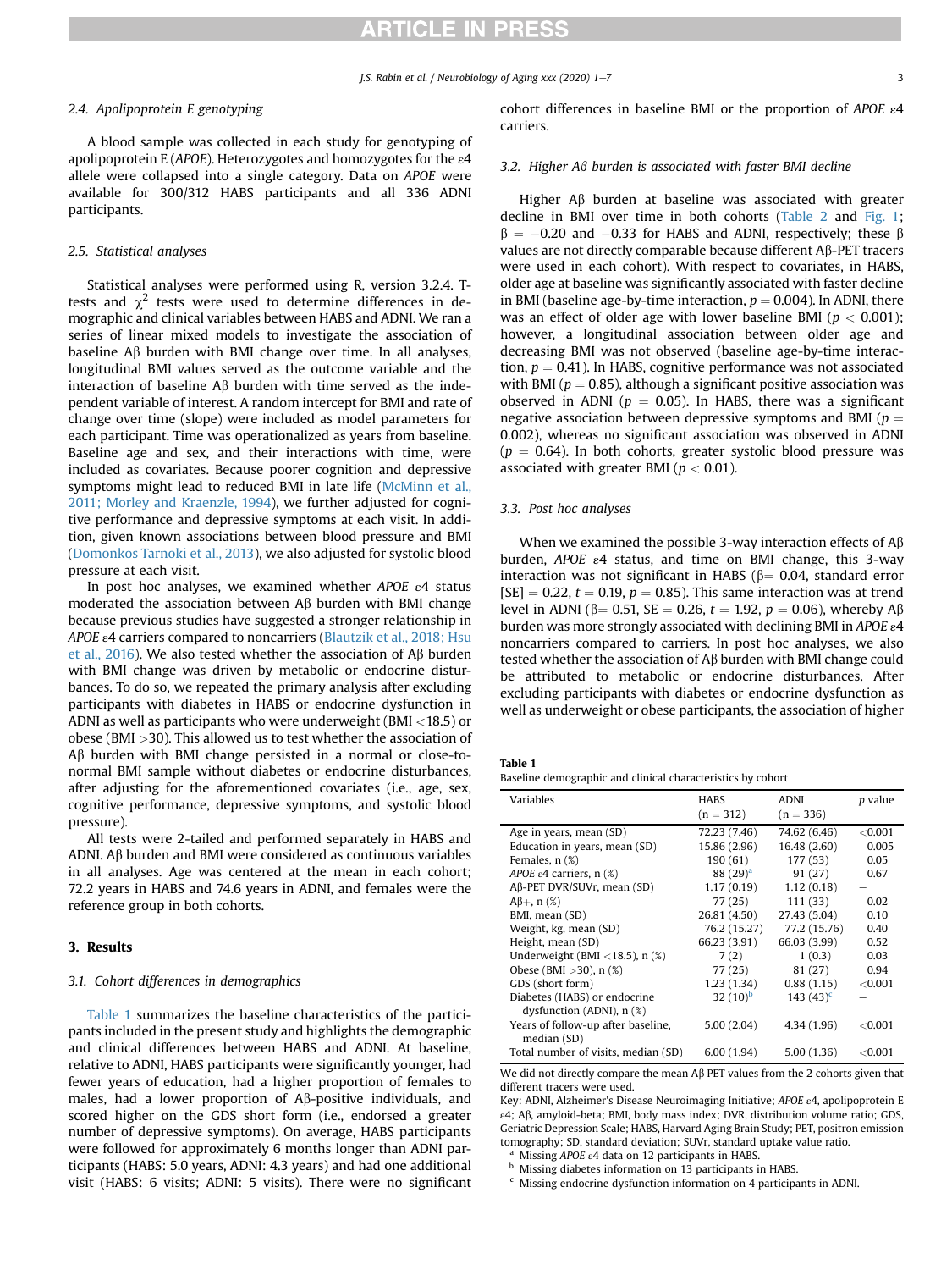J.S. Rabin et al. / Neurobiology of Aging xxx (2020) 1-7

<span id="page-3-0"></span>

|  |  |  |  | Associations of $A\beta$ burden with longitudinal decline in BMI by cohort |  |  |  |  |  |
|--|--|--|--|----------------------------------------------------------------------------|--|--|--|--|--|
|--|--|--|--|----------------------------------------------------------------------------|--|--|--|--|--|

| Model variables                                                                                                                                                                                                                    | B estimate | <b>SE</b> | t value | <i>p</i> value |  |  |
|------------------------------------------------------------------------------------------------------------------------------------------------------------------------------------------------------------------------------------|------------|-----------|---------|----------------|--|--|
| BMI $\sim (A\beta \times \text{time}) + (age \times \text{time}) + (sex \times \text{time}) + (\text{time-varying cognitive})$<br>$performance$ ) + (time-varying depressive symptoms) + (time-varying systolic<br>blood pressure) |            |           |         |                |  |  |
| HABS $(n = 312)$                                                                                                                                                                                                                   |            |           |         |                |  |  |
| Time                                                                                                                                                                                                                               | 0.12       | 0.12      | 1.00    | 0.31           |  |  |
| Aβ                                                                                                                                                                                                                                 | $-1.98$    | 1.34      | $-1.48$ | 0.14           |  |  |
| Age                                                                                                                                                                                                                                | $-0.05$    | 0.03      | $-1.46$ | 0.15           |  |  |
| Sex                                                                                                                                                                                                                                | 0.29       | 0.52      | 0.55    | 0.58           |  |  |
| Cognitive performance                                                                                                                                                                                                              | $-0.013$   | 0.07      | $-0.19$ | 0.85           |  |  |
| Depressive symptoms                                                                                                                                                                                                                | $-0.07$    | 0.02      | $-3.07$ | 0.002          |  |  |
| Systolic blood pressure                                                                                                                                                                                                            | 0.01       | 0.001     | 3.01    | 0.003          |  |  |
| $AB \times time$                                                                                                                                                                                                                   | $-0.20$    | 0.10      | $-1.93$ | 0.05           |  |  |
| Age $\times$ time                                                                                                                                                                                                                  | $-0.01$    | 0.003     | $-2.88$ | 0.004          |  |  |
| $Sex \times time$                                                                                                                                                                                                                  | 0.01       | 0.04      | 0.31    | 0.76           |  |  |
| ADNI $(n = 336)$                                                                                                                                                                                                                   |            |           |         |                |  |  |
| Time                                                                                                                                                                                                                               | 0.32       | 0.15      | 2.06    | 0.04           |  |  |
| Aβ                                                                                                                                                                                                                                 | $-3.29$    | 1.46      | $-2.25$ | 0.03           |  |  |
| Age                                                                                                                                                                                                                                | $-0.17$    | 0.04      | $-4.02$ | 0.001          |  |  |
| Sex                                                                                                                                                                                                                                | $-0.78$    | 0.54      | $-1.45$ | 0.15           |  |  |
| Cognitive performance                                                                                                                                                                                                              | 0.13       | 0.06      | 1.98    | 0.05           |  |  |
| Depressive symptoms                                                                                                                                                                                                                | 0.01       | 0.02      | 0.47    | 0.64           |  |  |
| Systolic blood pressure                                                                                                                                                                                                            | 0.01       | 0.002     | 6.09    | $0.001$        |  |  |
| $A\beta \times \text{time}$                                                                                                                                                                                                        | $-0.33$    | 0.13      | $-2.54$ | 0.01           |  |  |
| Age $\times$ time                                                                                                                                                                                                                  | $-0.003$   | 0.004     | $-0.82$ | 0.41           |  |  |
| $Sex \times time$                                                                                                                                                                                                                  | $-0.05$    | 0.05      | $-0.95$ | 0.34           |  |  |

Separate models were run in HABS and ADNI. Bolded values are significant. Key: A $\beta$ , amyloid-beta; ADNI, Alzheimer's Disease Neuroimaging Initiative; BMI,

body mass index; HABS, Harvard Aging Brain Study; SE, standard error.

 $\beta$  burden with BMI change remained significant in both HABS  $(β = -0.22, SE = 0.11, t = -1.11, p = 0.04)$  and ADNI (β = -0.36, SE = 0.17,  $t = -2.19$ ,  $p = 0.03$ ), suggesting that the primary results were not driven by these factors.

#### 4. Discussion

The present study demonstrated that higher  $\mathsf{A}\beta$  burden at baseline, as measured by PET, was associated with greater decline in BMI over time. This association was significant in 2 independent cohorts of clinically normal adults after adjusting for age, sex, cognitive performance, depressive symptoms, and blood pressure. The association between higher  $\mathsf{A}\beta$  burden and greater longitudinal decline in BMI also remained significant after excluding participants with diabetes/endocrine dysfunction and participants considered underweight or obese. This latter result indicates that the association of  $A\beta$  burden with longitudinal decline in BMI was not driven by the presence of diabetes/endocrine conditions or by individuals with very high or low BMIs. Together, these findings suggest that declining BMI in clinically normal adults may be an early indicator of elevated  $\Lambda\beta$  burden.

Our results are in agreement with several cross-sectional studies in clinically normal older adults demonstrating that lower BMI is associated with higher levels of  $A\beta$  burden as measured by PET [\(Hsu](#page-5-4) [et al., 2016; Thirunavu et al., 2019](#page-5-4)) or with cerebrospinal fluid markers of A $\beta$  and tau [\(Ewers et al., 2012; Vidoni et al., 2011\)](#page-5-13). Similar relationships have also been reported at autopsy in nondemented older adults, whereby lower BMI proximate to death was associated with increased AD pathology [\(Buchman et al., 2006\)](#page-5-14). Interestingly, in that study, the relationship was specific to AD pathology, as neither cerebral infarcts nor Lewy body pathology was related to BMI. Our findings are also consistent with recent work in autosomal dominant AD, showing that mutation carriers have significantly lower BMI than noncarriers, and that this difference is evident more than 10 years before expected symptom onset ([Müller](#page-6-5)

[et al., 2017\)](#page-6-5). The present longitudinal results build on the previously mentioned cross-sectional findings by demonstrating that higher  $A\beta$  burden at baseline was associated with greater decline in BMI over time. The relatively large sample size  $(>300$  in each cohort) and long follow-up period (a median of  $>4$  years) likely yielded increased power to detect associations in the preclinical stage of the disease, given that a prior longitudinal study in ADNI with a smaller sample size ( $n = 100$ ) and only up to 2 follow-up visits did not observe a significant association [\(Vidoni et al., 2011](#page-6-0)).

Some researchers have suggested that cognitive impairment itself contributes to late-life weight loss ([Gustafson, 2006](#page-5-15)); however, the participants in the present study were clinically normal at baseline, which argues against this explanation. Furthermore, the association of higher  $A\beta$  burden with declining BMI was significant after adjusting for cognitive performance in both cohorts, suggesting that worsening cognition was not driving the effect. Depressive symptoms have also been linked to both late-life weight loss ([McMinn et al., 2011; Morley and Kraenzle, 1994](#page-5-10)) and AD pathology across the clinical course of the disease [\(Donovan et al.,](#page-5-16) [2018; Gatchel et al., 2017; Rapp et al., 2008\)](#page-5-16). Importantly, the association between baseline  $\mathsf{AB}$  burden and change in BMI was independent of GDS scores in both cohorts, suggesting that this association cannot be explained by depressive symptoms. In the HABS sample alone, we found that higher depressive symptoms were significantly associated with lower BMI. This finding is consistent with the idea that weight loss is a key feature of depression in late-life ([Morley, 2001](#page-6-6)) and may be due to apathy toward normally appetitive behaviors ([Mann, 2005](#page-5-17)).

When we examined the influence of APOE  $\varepsilon$ 4 genotype on the association between  $\mathsf{AB}$  burden and BMI decline, we found that it did not moderate the association in HABS; however, there was a trend toward significance in ADNI, whereby  $A\beta$ -related decline in BMI was stronger in APOE  $\varepsilon$ 4 noncarriers compared to carriers. The literature has been mixed with regards to whether APOE ε4 genotype moderates the relationship between  $A\beta$  burden and BMI. Two prior cross-sectional studies reported no moderating effect of APOE ε4 status ([Ewers et al., 2012; Thirunavu et al., 2019](#page-5-13)), whereas 2 other cross-sectional studies found that  $A\beta$  burden was associated with lower BMI in APOE  $\varepsilon$ 4 carriers, but not noncarriers (including one from HABS; [Blautzik et al., 2018; Hsu et al., 2016\)](#page-5-12). The reasons for the discrepancies are not clear and require further investigation.

Post hoc analyses also investigated whether the association between  $\mathsf{A}\beta$  burden and BMI decline was related to the presence of diabetes/endocrine dysfunction or underweight/obese individuals. Importantly, the results remained largely unchanged after excluding such participants despite significantly reduced sample sizes (HABS  $=$  195 and ADNI  $=$  155). These findings suggest that the association of elevated  $\overrightarrow{AB}$  burden with BMI decline is observable even in individuals with normal or close-tonormal BMIs at baseline and in those without diabetes or endocrine dysfunction.

The biological mechanisms underlying the relationship between higher A $\beta$  burden and accelerated decline in BMI remain unclear. One possibility is that  $A\beta$  accumulation (or possibly  $A\beta$ -associated tau pathology) may interfere with the functioning of the hypothalamus, which serves to regulate body weight and systemic metabolism ([Ishii and Iadecola, 2016](#page-5-18)). It has been suggested that altered hypothalamic function may reduce leptin levels and cause a hypermetabolic state, which can accelerate weight loss ([Hiller and](#page-5-19) [Ishii, 2018; Ishii et al., 2014](#page-5-19)). Another possibility is that AD pathology and/or downstream neurodegeneration may reduce olfactory function [\(Bacon et al., 1998; Growdon et al., 2015](#page-5-20)), increase anxiety ([Hanseeuw et al., 2018; Ramakers et al., 2013\)](#page-5-21) or increase apathy ([Lanctot et al., 2017](#page-5-22)), all of which can decrease food intake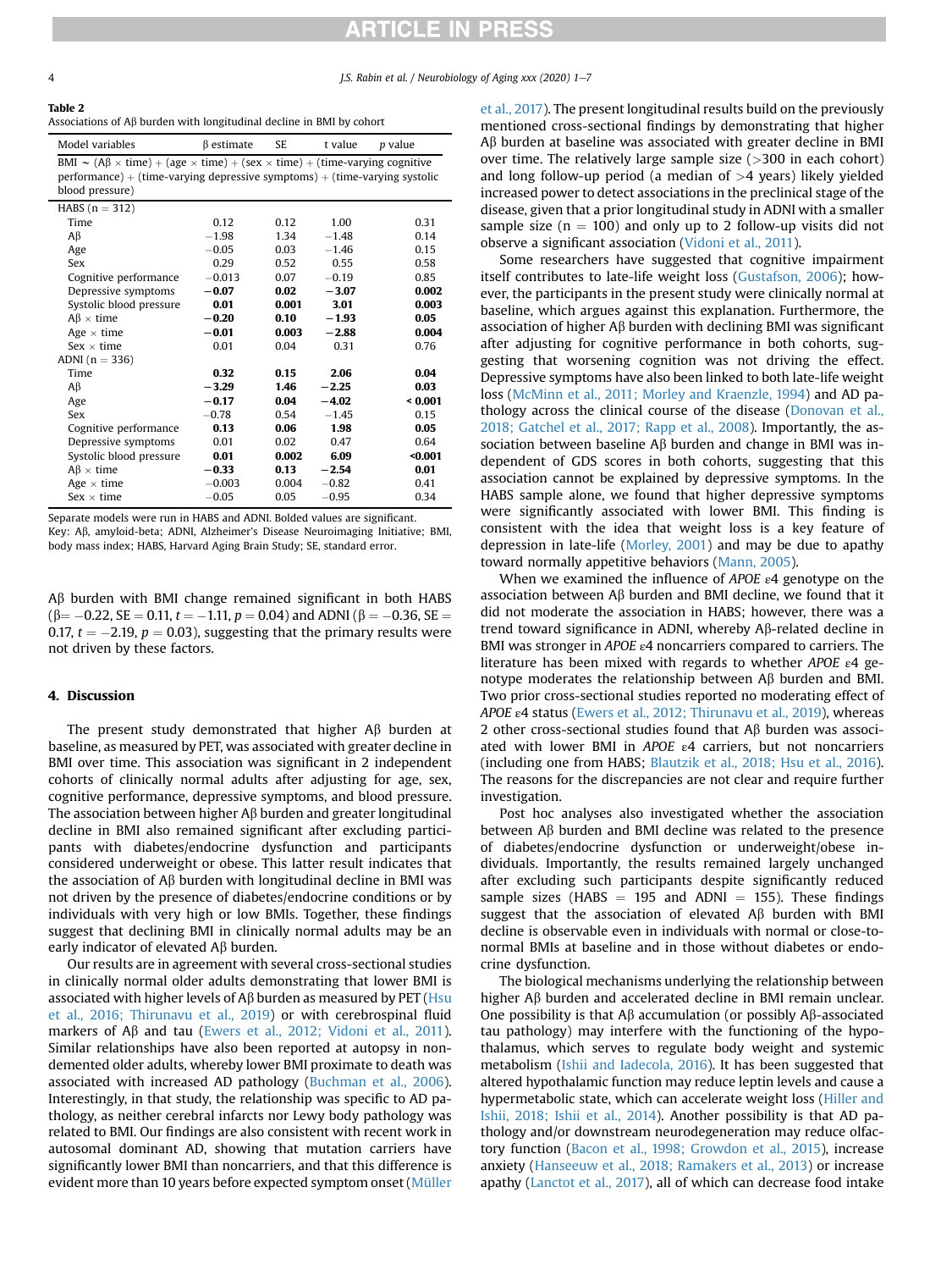J.S. Rabin et al. / Neurobiology of Aging xxx (2020) 1-7 5

<span id="page-4-0"></span>

Fig. 1. Higher baseline A $\beta$  burden was associated with accelerated decline in body mass index. For visualization purposes, modeled longitudinal change in body mass index (BMI) is depicted at lower and higher levels of AB based on AB values at the 10th and 90th percentiles, respectively, in each cohort. The plots demonstrate that greater AB burden at baseline is associated with more rapid decline in BMI over time in (A) the Harvard Aging Brain Study and (B) the Alzheimer's Disease Neuroimaging Initiative. Shaded regions represent the 95% confidence intervals.

and cause a decline in BMI. Alternatively, it may be that metabolic changes associated with a decline in BMI instigate or exacerbate  $A\beta$ deposition or that a common upstream process drives both  $A\beta$ and decline in BMI (e.g., inflammatory processes; [Morris et al.,](#page-6-7) [2014\)](#page-6-7).

Strengths of the present study were the replication of our findings across 2 independent cohorts with  $A\beta$ -PET imaging and BMI follow-up data over a median period of  $>4$  years. In addition, HABS and ADNI used different  $\mathsf{A}\beta$  tracers (PiB and florbetapir, respectively), suggesting that the results are not dependent on a specific  $A\beta$  tracer. There were also several limitations. First, we relied on BMI as our outcome measure, as this was the only anthropometric measure available in both cohorts. However, BMI does not differentiate between fat tissue and lean muscle mass and therefore may not be an optimal measure of adiposity [\(Burns et al.,](#page-5-23) [2010\)](#page-5-23). Future studies using more accurate measurements of body composition (e.g., imaging adipose tissue) may provide a better understanding of the relationship between  $\mathsf{A}\beta$  burden and weight loss in preclinical AD. Second, we did not include measures of tau pathology in the present study, as tau PET was collected several years after Ab PET in both HABS and ADNI. Future studies should investigate whether decline in BMI is accelerated in individuals with both elevated  $\mathsf{A}\beta$  and tau deposition. Third, since ADNI did not collect information on diabetes specifically, we relied on selfreported endocrine dysfunction. Fourth, given the sample size of each cohort, there may have been insufficient power to conduct analyses moderated by  $APOE$   $e4$  status; therefore, these analyses should be interpreted cautiously. Fifth, longitudinal physical activity was not assessed in HABS or ADNI. It may, however, be an important confounder given that reduced physical activity is associated with weight loss in older adults [\(Baumgartner et al.,](#page-5-24) [1999\)](#page-5-24) and may also accelerate A $\beta$ -related cognitive decline and neurodegeneration [\(Rabin et al., 2019](#page-6-8)). Finally, participants in HABS and ADNI are generally well educated, predominantly Caucasian, and generally healthy (i.e., may underrepresent individuals with high vascular risk). These factors may limit the generalizability of our findings and it will be important to replicate our results in more diverse cohorts.

#### 5. Conclusions

We provide new evidence from 2 independent, wellcharacterized cohorts that higher  $\mathsf{AB}$  burden at baseline is associated with greater decline in BMI in clinically normal adults. Importantly, this association persisted after adjusting for several important covariates, including cognitive performance, depressive symptoms, and metabolic or endocrine dysfunction. These findings lend credence to the idea that declining BMI in late life may not only be due to normal age-related processes, but may also be an early indicator of elevated  $\mathsf{A}\beta$  burden.

#### CRediT authorship contribution statement

Jennifer S. Rabin: Methodology, Conceptualization, Writing original draft, Data curation, Formal analysis, Writing - review & editing. Zahra Shirzadi: Conceptualization, Data curation, Formal analysis, Writing - original draft, Writing - review & editing. Walter Swardfager: Conceptualization, Writing - original draft, Writing review & editing. **Bradley J. MacIntosh:** Conceptualization, Writing - original draft, Writing - review & editing. Aaron Schultz: Data curation, Writing - original draft, Writing - review & editing. Hyun-Sik Yang: Methodology, Conceptualization, Writing - original draft, Writing - review & editing. Rachel F. Buckley: Writing - original draft, Writing - review & editing. Jennifer R. Gatchel: Writing original draft, Writing - review & editing. Dylan Kirn: Writing original draft, Writing - review & editing, Project administration. Jeremy J. Pruzin: Writing - original draft, Writing - review & editing, Conceptualization. Trey Hedden: Writing - original draft, Writing - review & editing, Conceptualization. Nir Lipsman: Writing - original draft, Writing - review & editing, Conceptualization. Dorene M. Rentz: Writing - original draft, Writing - review & editing, Conceptualization. Sandra E. Black: Writing - original draft, Writing - review & editing, Conceptualization. Keith A. Johnson: Writing - original draft, Writing - review & editing, Conceptualization, Funding acquisition. Reisa A. Sperling: Methodology, Conceptualization, Writing - original draft, Funding acquisition, Writing - review & editing. Jasmeer P. Chhatwal: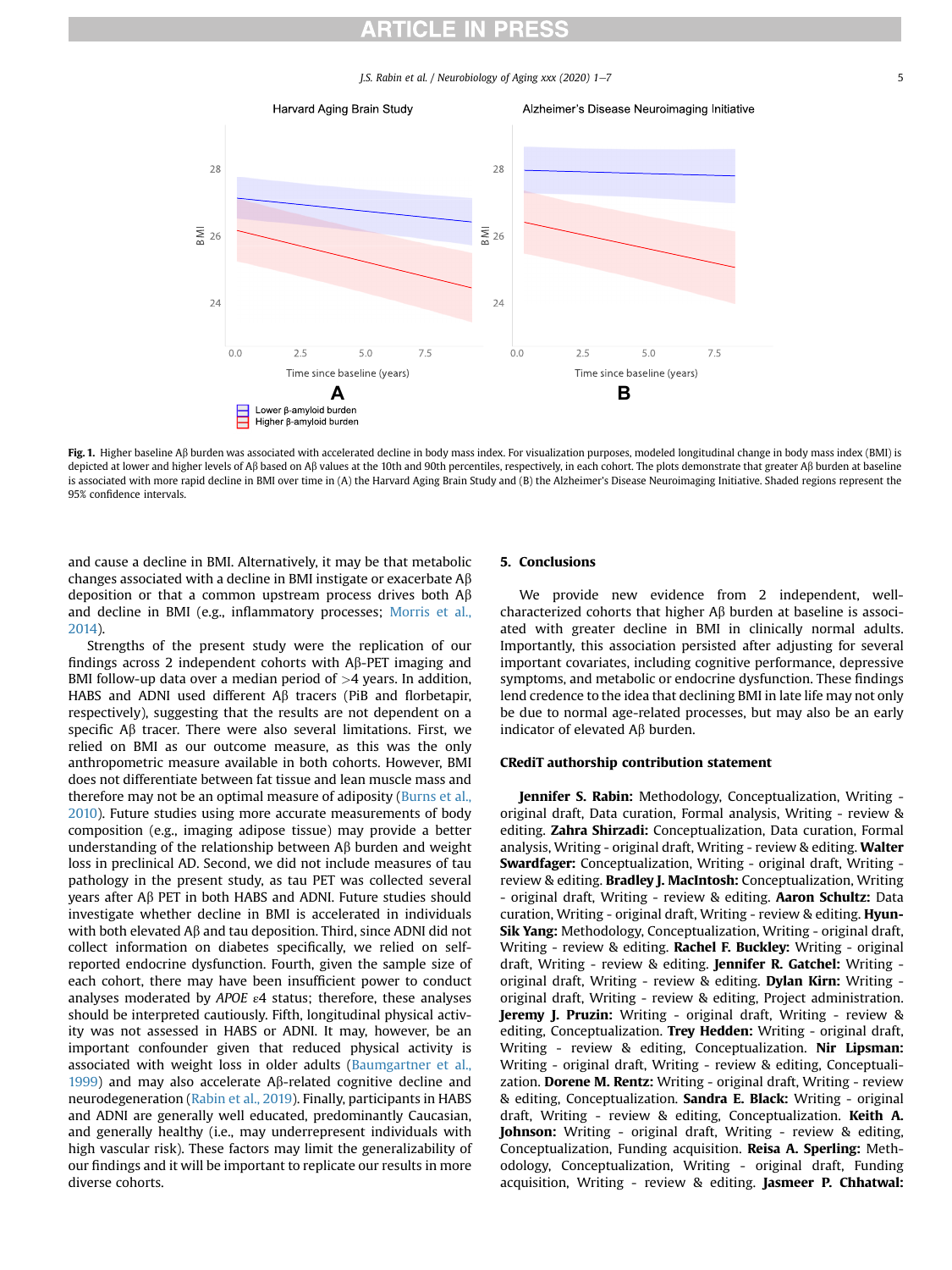Methodology, Conceptualization, Writing - original draft, Funding acquisition, Writing - review & editing.

#### Acknowledgements

Some data used in the preparation of this article were obtained from the Alzheimer's Disease Neuroimaging Initiative (ADNI) database ([adni.loni.usc.edu](http://adni.loni.usc.edu)). The ADNI ([www.adni.loni.usc.edu\)](http://www.adni.loni.usc.edu) was launched in 2003 as a public-private partnership, led by Principal Investigator Michael W. Weiner, MD. The primary goal of ADNI has been to test whether serial magnetic resonance imaging (MRI), positron emission tomography (PET), other biological markers, and clinical and neuropsychological assessment can be combined to measure the progression of MCI and early AD. For up-to-date information, see [www.adni-info.org/](http://www.adni-info.org/).

This work was supported by the National Institute on Aging (NIA) at the National Institutes of Health (NIH) (P01 AG036694 to R.A.S. and K.A.J., K24 AG035007 to R.A.S., K23 AG049087 to J.P.C., R01 AG053509 and R01 AG054110 to T.H, and P50 AG005134 to R.A.S., K.A.J., and T.H. J.S.R. was supported by a Canadian Institutes of Health Research Postdoctoral Fellowship Award, H.-S.Y. is supported by NIA/NIH K23 AG062750; R.F.B. is supported by the NHMRC Dementia Research Fellowship (APP1105576). J.R.G. is supported by NIA/NIH K23 AG058805, AACF-16-440965 and BrightFocus Foundation ADRF A2016434 F. W.S. is supported by the Alzheimer's Association and Brain Canada (AARG501466).

#### <span id="page-5-5"></span>References

- [Aisen, P.S., Petersen, R.C., Donohue, M.C., Gamst, A., Raman, R., Thomas, R.G.,](http://refhub.elsevier.com/S0197-4580(20)30072-5/sref1) [Walter, S., Trojanowski, J.Q., Shaw, L.M., Beckett, L.A., Jack, C.R., Jagust, W.,](http://refhub.elsevier.com/S0197-4580(20)30072-5/sref1) [Toga, A.W., Saykin, A.J., Morris, J.C., Green, R.C., Weiner, M.W., Initiative, N., 2010.](http://refhub.elsevier.com/S0197-4580(20)30072-5/sref1) Clinical core of the Alzheimer'[s disease neuroimaging initiative: progress and](http://refhub.elsevier.com/S0197-4580(20)30072-5/sref1) [plans. Alzheimers Dement. 6, 239](http://refhub.elsevier.com/S0197-4580(20)30072-5/sref1)-[246](http://refhub.elsevier.com/S0197-4580(20)30072-5/sref1).
- <span id="page-5-24"></span><span id="page-5-20"></span>[Bacon, A., Bondi, M.W., Salmon, D., Murphy, C., 1998. Very early changes in olfactory](http://refhub.elsevier.com/S0197-4580(20)30072-5/sref2) functioning due to Alzheimer'[s disease and the role of apolipoprotein E in](http://refhub.elsevier.com/S0197-4580(20)30072-5/sref2) [olfaction. Ann. N. Y. Acad. Sci. 55, 723](http://refhub.elsevier.com/S0197-4580(20)30072-5/sref2)-[731.](http://refhub.elsevier.com/S0197-4580(20)30072-5/sref2)
- <span id="page-5-9"></span>[Baumgartner, R.N., Waters, D.L., Gallagher, D., Morley, J.E., Garry, P.J., 1999. Predictors](http://refhub.elsevier.com/S0197-4580(20)30072-5/sref3) skeletal muscle mass in elderly men and women. Mech. Ageing Dev. 107,  $123 - 136.$  $123 - 136.$  $123 - 136.$
- <span id="page-5-1"></span>[Bays, H.E., Chapman, R.H., Grandy, S., Group, I., 2007. The relationship of body mass](http://refhub.elsevier.com/S0197-4580(20)30072-5/sref4) [index to diabetes mellitus, hypertension and dyslipidaemia: comparison of data](http://refhub.elsevier.com/S0197-4580(20)30072-5/sref4) [from two national surveys. Int. J. Clin. Pract. 61, 737](http://refhub.elsevier.com/S0197-4580(20)30072-5/sref4)-[747.](http://refhub.elsevier.com/S0197-4580(20)30072-5/sref4)
- <span id="page-5-12"></span>[Besser, L.M., Gill, D.P., Monsell, S.E., Brenowitz, W., Meranus, D.H., Kukull, W.,](http://refhub.elsevier.com/S0197-4580(20)30072-5/sref5) [Gustafson, D.R., 2014. Body mass index, weight change, and clinical progression](http://refhub.elsevier.com/S0197-4580(20)30072-5/sref5) [in mild cognitive impairment and Alzheimer](http://refhub.elsevier.com/S0197-4580(20)30072-5/sref5)'s disease. Alzheimers Dis. Assoc. [Disord. 28, 36](http://refhub.elsevier.com/S0197-4580(20)30072-5/sref5)-[43](http://refhub.elsevier.com/S0197-4580(20)30072-5/sref5).
- <span id="page-5-2"></span>[Blautzik, J., Kotz, S., Brendel, M., Sauerbeck, J., Vettermann, F., 2018. Relationship](http://refhub.elsevier.com/S0197-4580(20)30072-5/sref6) [between body mass index , ApoE4 status , and PET-based amyloid and neuro-](http://refhub.elsevier.com/S0197-4580(20)30072-5/sref6)[degeneration markers in amyloid-positive subjects with normal cognition or](http://refhub.elsevier.com/S0197-4580(20)30072-5/sref6) [mild cognitive impairment. J. Alzheimers Dis. 65, 781](http://refhub.elsevier.com/S0197-4580(20)30072-5/sref6)-[791.](http://refhub.elsevier.com/S0197-4580(20)30072-5/sref6)
- <span id="page-5-14"></span>[Buchman, A., Wilson, R., Bienias, J.L., Shah, R., Evans, D., Bennett, D.A., 2005. Change](http://refhub.elsevier.com/S0197-4580(20)30072-5/sref7) [in body mass index and risk of incident Alzheimer disease. Neurology 65,](http://refhub.elsevier.com/S0197-4580(20)30072-5/sref7) [892](http://refhub.elsevier.com/S0197-4580(20)30072-5/sref7)-[897.](http://refhub.elsevier.com/S0197-4580(20)30072-5/sref7)
- <span id="page-5-23"></span>[Buchman, A.S., Schneider, J.A., Wilson, R.S., Bienias, J.L., Bennett, D.A., 2006. Body](http://refhub.elsevier.com/S0197-4580(20)30072-5/sref8) [mass index in older persons is associated with Alzheimer disease pathology.](http://refhub.elsevier.com/S0197-4580(20)30072-5/sref8) [Neurology 67, 1949](http://refhub.elsevier.com/S0197-4580(20)30072-5/sref8)-[1954](http://refhub.elsevier.com/S0197-4580(20)30072-5/sref8).
- [Burns, J.M., Johnson, D.K., Watts, A., Swerdlow, R.H., Brooks, W.M., 2010. Reduced](http://refhub.elsevier.com/S0197-4580(20)30072-5/sref9) [lean mass in early Alzheimer disease and its association with brain atrophy.](http://refhub.elsevier.com/S0197-4580(20)30072-5/sref9) [Arch. Neurol. 67, 428](http://refhub.elsevier.com/S0197-4580(20)30072-5/sref9)-[433](http://refhub.elsevier.com/S0197-4580(20)30072-5/sref9).
- [Corrada, M.M., Kawas, C.H., Mozaffar, F., Paganini-Hill, A., 2006. Association of body](http://refhub.elsevier.com/S0197-4580(20)30072-5/sref10) [mass index and weight change with all-cause mortality in the elderly. Am. J.](http://refhub.elsevier.com/S0197-4580(20)30072-5/sref10) [Epidemiol. 163, 938](http://refhub.elsevier.com/S0197-4580(20)30072-5/sref10)-[949](http://refhub.elsevier.com/S0197-4580(20)30072-5/sref10).
- <span id="page-5-11"></span>[Dagley, A., LaPoint, M., Huijbers, W., Hedden, T., McLaren, D.G., Chatwal, J.P.,](http://refhub.elsevier.com/S0197-4580(20)30072-5/sref11) [Papp, K.V., Amariglio, R.E., Blacker, D., Rentz, D.M., Johnson, K.A., Sperling, R.A.,](http://refhub.elsevier.com/S0197-4580(20)30072-5/sref11) [Schultz, A.P., 2017. Harvard aging brain study: dataset and accessibility. Neu](http://refhub.elsevier.com/S0197-4580(20)30072-5/sref11)[roimage 144, 255](http://refhub.elsevier.com/S0197-4580(20)30072-5/sref11)-[258.](http://refhub.elsevier.com/S0197-4580(20)30072-5/sref11)
- [Domonkos Tarnoki, A., Laszlo Tarnoki, D., Bogl, L.H., Medda, E., Fagnani, C., Nisticò, L.,](http://refhub.elsevier.com/S0197-4580(20)30072-5/sref12) [Antonietta, M., Brescianini, S., Lucatelli, P., Boatta, E., Zini, C., Fanelli, F.,](http://refhub.elsevier.com/S0197-4580(20)30072-5/sref12) [Baracchini, C., Meneghetti, G., Osztovits, J., Jermendy, G., Gabor, R., Preda, I.,](http://refhub.elsevier.com/S0197-4580(20)30072-5/sref12) [Karlinger, K., Lannert, A., Agnes, A., Littvay, L., Garami, Z., Berczi, V., Pucci, G.,](http://refhub.elsevier.com/S0197-4580(20)30072-5/sref12) [Baffy, G., Schillaci, G., Pietiläinen, K.H., 2013. Association of body mass index](http://refhub.elsevier.com/S0197-4580(20)30072-5/sref12) [with arterial stiffness and blood pressure components: atwin study. Athero](http://refhub.elsevier.com/S0197-4580(20)30072-5/sref12)[sclerosis 229, 388](http://refhub.elsevier.com/S0197-4580(20)30072-5/sref12)-[395.](http://refhub.elsevier.com/S0197-4580(20)30072-5/sref12)
- <span id="page-5-8"></span>[Donohue, M.C., Sperling, R.A., Salmon, D.P., Rentz, D.M., Raman, R., Thomas, R.G.,](http://refhub.elsevier.com/S0197-4580(20)30072-5/sref13) [Weiner, M., Aisen, P.S., 2014. The preclinical Alzheimer cognitive composite:](http://refhub.elsevier.com/S0197-4580(20)30072-5/sref13) [measuring amyloid-related decline. JAMA Neurol. 71, 961.](http://refhub.elsevier.com/S0197-4580(20)30072-5/sref13)
- <span id="page-5-16"></span>[Donovan, N.J., Locascio, J.J., Marshall, G.A., Gatchel, J., Hanseeuw, B.J., Rentz, D.M.,](http://refhub.elsevier.com/S0197-4580(20)30072-5/sref14) [Johnson, K.A., Sperling, R.A., 2018. Longitudinal association of amyloid beta and](http://refhub.elsevier.com/S0197-4580(20)30072-5/sref14) [anxious-depressive symptoms in cognitively normal older adults. Am. J. Psy](http://refhub.elsevier.com/S0197-4580(20)30072-5/sref14)[chiatry 175, 530](http://refhub.elsevier.com/S0197-4580(20)30072-5/sref14)-[537.](http://refhub.elsevier.com/S0197-4580(20)30072-5/sref14)
- <span id="page-5-13"></span>[Ewers, M., Schmitz, S., Hansson, O., Walsh, C., Fitzpatrick, A., Bennett, D.,](http://refhub.elsevier.com/S0197-4580(20)30072-5/sref15) [Minthon, L., Trojanowski, J.Q., Shaw, L.M., Faluyi, Y.O., Vellas, B., Dubois, B.,](http://refhub.elsevier.com/S0197-4580(20)30072-5/sref15) [Blennow, K., Buerger, K., 2012. Body mass index is associated with biological CSF](http://refhub.elsevier.com/S0197-4580(20)30072-5/sref15) [markers of core brain pathology of Alzheimer](http://refhub.elsevier.com/S0197-4580(20)30072-5/sref15)'s disease. Neurobiol. Aging 33, [1599](http://refhub.elsevier.com/S0197-4580(20)30072-5/sref15)-[1608](http://refhub.elsevier.com/S0197-4580(20)30072-5/sref15).
- <span id="page-5-0"></span>[Fitzpatrick, A.L., Kuller, L.H., Lopez, O.L., Diehr, P., O](http://refhub.elsevier.com/S0197-4580(20)30072-5/sref16)'Meara, E., Longstreth, T., [Luchsinger, J.A., 2009. Midlife and late-life obesity and the risk of dementia.](http://refhub.elsevier.com/S0197-4580(20)30072-5/sref16) [Arch. Neurol. 66, 336](http://refhub.elsevier.com/S0197-4580(20)30072-5/sref16)-[342.](http://refhub.elsevier.com/S0197-4580(20)30072-5/sref16)
- <span id="page-5-6"></span>[Folstein, M.F., Folstein, S.E., McHugh, P.R., 1975. Mini-mental state: a practical](http://refhub.elsevier.com/S0197-4580(20)30072-5/sref17) [method for grading the cognitive state of patients for the clinician. J. Psychiatr.](http://refhub.elsevier.com/S0197-4580(20)30072-5/sref17) [Res. 12, 189](http://refhub.elsevier.com/S0197-4580(20)30072-5/sref17)-[198](http://refhub.elsevier.com/S0197-4580(20)30072-5/sref17).
- [Gatchel, J.R., Donovan, N.J., Locascio, J.J., Schultz, A.P., Becker, J.A., Chhatwal, J.,](http://refhub.elsevier.com/S0197-4580(20)30072-5/sref18) [Papp, K.V., Amariglio, R.E., Rentz, D.M., Blacker, D., Sperling, R.A., Johnson, K.A.,](http://refhub.elsevier.com/S0197-4580(20)30072-5/sref18) [Marshall, G.A., 2017. Depressive symptoms and tau accumulation in the inferior](http://refhub.elsevier.com/S0197-4580(20)30072-5/sref18) [temporal lobe and entorhinal cortex in cognitively normal older adults: a pilot](http://refhub.elsevier.com/S0197-4580(20)30072-5/sref18) [study. J. Alzheimers Dis. 59, 975](http://refhub.elsevier.com/S0197-4580(20)30072-5/sref18)-[985](http://refhub.elsevier.com/S0197-4580(20)30072-5/sref18).
- [Growdon, M.E., Schultz, A.P., Dagley, A.S., Amariglio, R.E., Hedden, T., Rentz, D.M.,](http://refhub.elsevier.com/S0197-4580(20)30072-5/sref19) [Johnson, K.A., Sperling, R.A., Albers, M.W., 2015. Odor identi](http://refhub.elsevier.com/S0197-4580(20)30072-5/sref19)fication and Alz[heimer disease biomarkers in clinically normal elderly. Neurology 84,](http://refhub.elsevier.com/S0197-4580(20)30072-5/sref19) [2153](http://refhub.elsevier.com/S0197-4580(20)30072-5/sref19)-[2160.](http://refhub.elsevier.com/S0197-4580(20)30072-5/sref19)
- <span id="page-5-15"></span>[Gustafson, D., 2006. Adiposity indices and dementia. Lancet Neurol. 5, 713](http://refhub.elsevier.com/S0197-4580(20)30072-5/sref20)-[720](http://refhub.elsevier.com/S0197-4580(20)30072-5/sref20).
- <span id="page-5-21"></span>[Hanseeuw, B.J., Jonas, V., Jackson, J., Betensky, R.A., Rentz, D.M., Johnson, K.A.,](http://refhub.elsevier.com/S0197-4580(20)30072-5/sref21) [Sperling, R.A., Donovan, N.J., Donovan, N.J., 2018. Association of anxiety with](http://refhub.elsevier.com/S0197-4580(20)30072-5/sref21) [subcortical amyloidosis in cognitively normal older adults. Mol. Psychiatry](http://refhub.elsevier.com/S0197-4580(20)30072-5/sref21)  $1 - 9.$  $1 - 9.$  $1 - 9.$
- <span id="page-5-19"></span>[Hiller, A.J., Ishii, M., 2018. Disorders of body weight, sleep and circadian rhythm as](http://refhub.elsevier.com/S0197-4580(20)30072-5/sref22) [manifestations of hypothalamic dysfunction in Alzheimer](http://refhub.elsevier.com/S0197-4580(20)30072-5/sref22)'s disease. Front. Cell. [Neurosci. 12, 471.](http://refhub.elsevier.com/S0197-4580(20)30072-5/sref22)
- <span id="page-5-4"></span>[Hsu, D.C., Mormino, E.C., Schultz, A.P., Amariglio, R.E., Donovan, N.J., Rentz, D.M.,](http://refhub.elsevier.com/S0197-4580(20)30072-5/sref23) [Johnson, K.A., Sperling, R.A., Marshall, G.A., Study, for the H.A.B, 2016. Lower](http://refhub.elsevier.com/S0197-4580(20)30072-5/sref23) [late-life body-mass index is associated with higher cortical amyloid burden in](http://refhub.elsevier.com/S0197-4580(20)30072-5/sref23)
- [clinically normal elderly. J. Alzheimers Dis. 53, 1097](http://refhub.elsevier.com/S0197-4580(20)30072-5/sref23)–[1105.](http://refhub.elsevier.com/S0197-4580(20)30072-5/sref23)<br>[Hughes, T.F., Borenstein, A., Wu, Y., Larson, E., 2009. Association between late](http://refhub.elsevier.com/S0197-4580(20)30072-5/sref24)[life body mass index and dementia: the Kame Project. Neurology 72,](http://refhub.elsevier.com/S0197-4580(20)30072-5/sref24)  $1741 - 1746$  $1741 - 1746$  $1741 - 1746$ .
- <span id="page-5-18"></span>[Ishii, M., Iadecola, C., 2016. Adipocyte-derived factors in age-related dementia and](http://refhub.elsevier.com/S0197-4580(20)30072-5/sref25) [their contribution to vascular and Alzheimer pathology. Biochim. Biophys. Acta](http://refhub.elsevier.com/S0197-4580(20)30072-5/sref25) [1862, 966](http://refhub.elsevier.com/S0197-4580(20)30072-5/sref25)-[974](http://refhub.elsevier.com/S0197-4580(20)30072-5/sref25).
- [Ishii, M., Wang, G., Racchumi, G., Dyke, J.P., Iadecola, C., 2014. Transgenic mice](http://refhub.elsevier.com/S0197-4580(20)30072-5/sref26) [overexpressing amyloid precursor protein exhibit early metabolic de](http://refhub.elsevier.com/S0197-4580(20)30072-5/sref26)ficits and a [pathologically low leptin state associated with hypothalamic dysfunction in](http://refhub.elsevier.com/S0197-4580(20)30072-5/sref26) [arcuate neuropeptide Y neurons. J. Neurosci. 34, 9096](http://refhub.elsevier.com/S0197-4580(20)30072-5/sref26)-[9106.](http://refhub.elsevier.com/S0197-4580(20)30072-5/sref26)
- <span id="page-5-3"></span>[Jack, C.R., Bennett, D.A., Blennow, K., Carrillo, M.C., Dunn, B., Haeberlein, S.B.,](http://refhub.elsevier.com/S0197-4580(20)30072-5/sref27) [Holtzman, D.M., Jagust, W., Jessen, F., Karlawish, J., Liu, E., Molinuevo, J.L.,](http://refhub.elsevier.com/S0197-4580(20)30072-5/sref27) [Montine, T., Phelps, C., Rankin, K.P., Rowe, C.C., Scheltens, P., Siemers, E.,](http://refhub.elsevier.com/S0197-4580(20)30072-5/sref27) [Snyder, H.M., Sperling, R., 2018. NIA-AA Research Framework: toward a](http://refhub.elsevier.com/S0197-4580(20)30072-5/sref27) biological definition of Alzheimer'[s disease. Alzheimers Dement. 14,](http://refhub.elsevier.com/S0197-4580(20)30072-5/sref27)  $535 - 562$  $535 - 562$ .
- [Johnson, D.K., Wilkins, C.H., Morris, J.C., 2006. Accelerated weight loss may precede](http://refhub.elsevier.com/S0197-4580(20)30072-5/sref28) [diagnosis in Alzheimer disease. Arch. Neurol. 63, 1312](http://refhub.elsevier.com/S0197-4580(20)30072-5/sref28)-[1317.](http://refhub.elsevier.com/S0197-4580(20)30072-5/sref28)
- <span id="page-5-7"></span>[Johnson, K.A., Schultz, A., Betensky, R.A., Becker, J.A., Sepulcre, J., Rentz, D.,](http://refhub.elsevier.com/S0197-4580(20)30072-5/sref29) [Mormino, E., Chhatwal, J., Amariglio, R., Papp, K., Marshall, G., Albers, M.,](http://refhub.elsevier.com/S0197-4580(20)30072-5/sref29) [Mauro, S., Pepin, L., Alverio, J., Judge, K., Philiossaint, M., Shoup, T., Yokell, D.,](http://refhub.elsevier.com/S0197-4580(20)30072-5/sref29) [Dickerson, B., Gomez-Isla, T., Hyman, B., Vasdev, N., Sperling, R., 2016. Tau](http://refhub.elsevier.com/S0197-4580(20)30072-5/sref29) [positron emission tomographic imaging in aging and early Alzheimer disease.](http://refhub.elsevier.com/S0197-4580(20)30072-5/sref29) [Ann. Neurol. 79, 110](http://refhub.elsevier.com/S0197-4580(20)30072-5/sref29)-[119](http://refhub.elsevier.com/S0197-4580(20)30072-5/sref29).
- [Kivimaki, M., Luukkonen, R., Batty, G.D., Ferrie, J., Pentti, J., Nyberg, S., Shipley, M.,](http://refhub.elsevier.com/S0197-4580(20)30072-5/sref30) [Jokela, M., 2018. Body mass index and risk of dementia: analysis of individual](http://refhub.elsevier.com/S0197-4580(20)30072-5/sref30)[level data from 1.3 million individuals. Alzheimers Dement. 14, 601](http://refhub.elsevier.com/S0197-4580(20)30072-5/sref30)-[609.](http://refhub.elsevier.com/S0197-4580(20)30072-5/sref30)
- [Kivipelto, M., Ngandu, T., Fratiglioni, L., Viitanen, M., Kareholt, I., Winblad, B.,](http://refhub.elsevier.com/S0197-4580(20)30072-5/sref31) [Helkala, E.L., Tuomilehto, J., Soininen, H., Nissinen, A., 2005. Obesity and](http://refhub.elsevier.com/S0197-4580(20)30072-5/sref31) [vascular risk factors at midlife and the risk of dementia and Alzheimer disease.](http://refhub.elsevier.com/S0197-4580(20)30072-5/sref31) [Arch. Neurol. 62, 1556](http://refhub.elsevier.com/S0197-4580(20)30072-5/sref31)-[1560.](http://refhub.elsevier.com/S0197-4580(20)30072-5/sref31)
- <span id="page-5-22"></span>[Lanctot, K., Ortiz-Augera, L., Brodaty, H., Francis, P.T., Geda, Y.E., Ismail, Z.,](http://refhub.elsevier.com/S0197-4580(20)30072-5/sref32) [Marshall, G.A., Mortby, M.E., Onyike, C.U., Palada, P., Politis, A., Rosenberg, P.B.,](http://refhub.elsevier.com/S0197-4580(20)30072-5/sref32) [Emma, S., Sultzer, D.L., Abraham, E.H., 2017. Apathy associated with neuro](http://refhub.elsevier.com/S0197-4580(20)30072-5/sref32)[cognitive disorders: recent progress and future directions. Alzheimers Dement.](http://refhub.elsevier.com/S0197-4580(20)30072-5/sref32)  $13, 84 - 100.$  $13, 84 - 100.$  $13, 84 - 100.$  $13, 84 - 100.$
- [Landau, S.M., Mintun, M.A., Joshi, A.D., Koeppe, R.A., Petersen, R.C., Aisen, P.S.,](http://refhub.elsevier.com/S0197-4580(20)30072-5/sref33) [Weiner, M.W., Jagust, W.J., 2012. Amyloid deposition, hypometabolism, and](http://refhub.elsevier.com/S0197-4580(20)30072-5/sref33) [longitudinal cognitive decline. Ann. Neurol. 72, 578](http://refhub.elsevier.com/S0197-4580(20)30072-5/sref33)-[586](http://refhub.elsevier.com/S0197-4580(20)30072-5/sref33).
- <span id="page-5-17"></span>[Mann, J.J., 2005. The medical management of depression. N. Engl. J. Med. 353,](http://refhub.elsevier.com/S0197-4580(20)30072-5/sref34) [1819](http://refhub.elsevier.com/S0197-4580(20)30072-5/sref34)-[1834](http://refhub.elsevier.com/S0197-4580(20)30072-5/sref34).
- [Mathys, J., Gholamrezaee, M., Henry, H., Gunten, A., Popp, J., 2017. Decreasing body](http://refhub.elsevier.com/S0197-4580(20)30072-5/sref35) [mass index is associated with cerebrospinal](http://refhub.elsevier.com/S0197-4580(20)30072-5/sref35) fluid markers of Alzheimer's pathology in MCI and mild dementia. Exp. Gerontol.  $100, 45-53$  $100, 45-53$ .
- <span id="page-5-10"></span>[McMinn, J., Steel, C., Bowman, A., 2011. Investigation and management of unin](http://refhub.elsevier.com/S0197-4580(20)30072-5/sref36)[tentional weight loss in older adults. BMJ 342, d1732](http://refhub.elsevier.com/S0197-4580(20)30072-5/sref36).